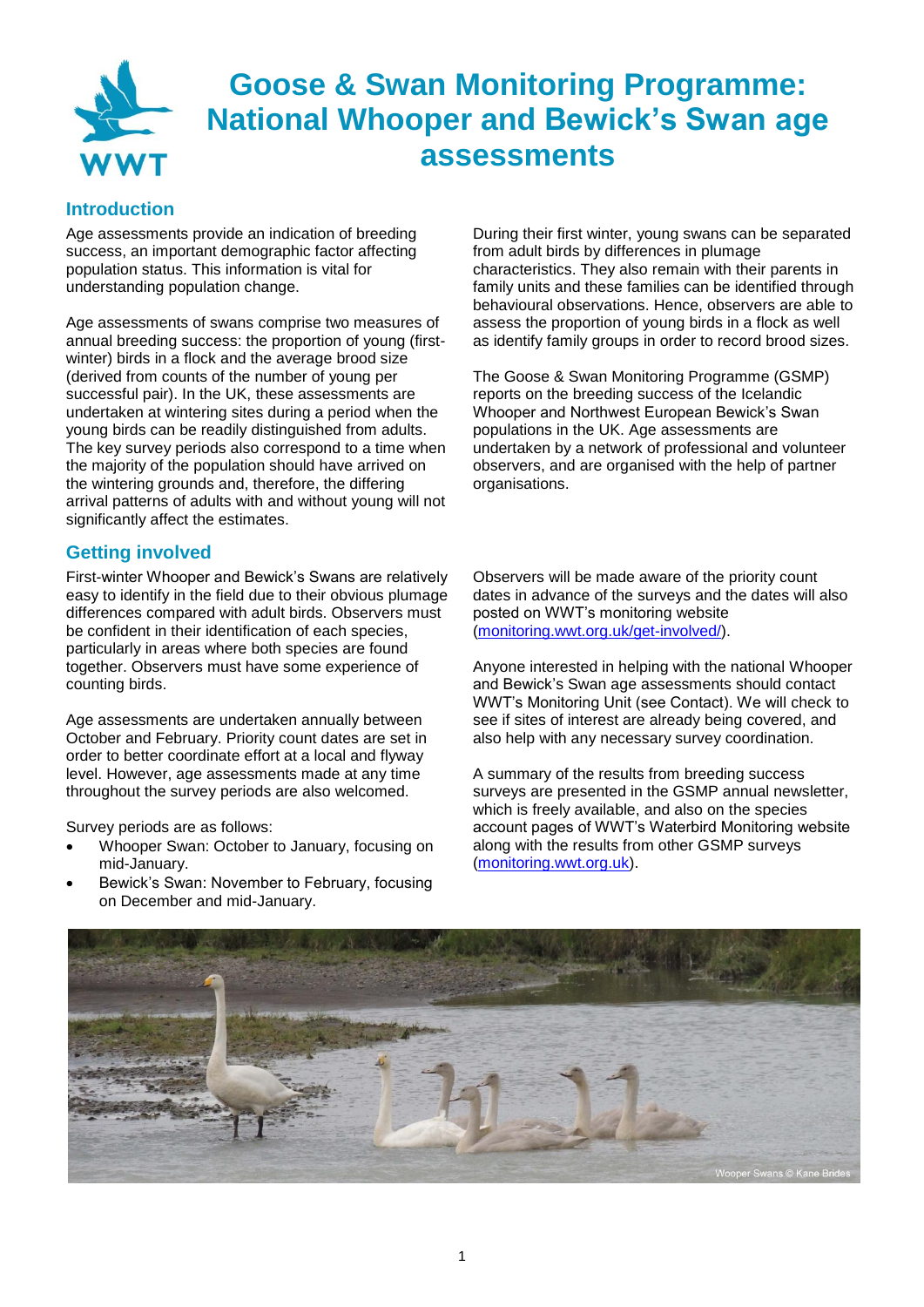#### **Methodology and counting techniques**

#### Survey sites

Any sites supporting Whooper or Bewick's Swans can be visited, including inland wetlands, agricultural areas, temporary grassland, temporarily flooded fields and estuaries.

Age assessments are usually undertaken during the day at feeding sites, when the birds are less clumped and family groups tend to be more obvious. However, in some circumstances, counts may be undertaken at roosting sites.

#### **Equipment**

Binoculars (useful for quickly scanning a flock but not always suitable for carrying out age assessments), telescope and tripod (or window-clamp if using the scope from a car), notepad and pencil, tally counter(s). A digital voice recorder can also be useful when surveying large flocks.

#### Recording forms

Preferably, age assessment records should be submitted online at WWT's Waterbird Monitoring Online: [monitoring.wwt.org.uk/recording.](http://monitoring.wwt.org.uk/recording) Instructions explaining how to complete the online form are available on the website.

Paper recording forms are available: please contact WWT's Monitoring Unit (see Contact). Alternatively, a form can be downloaded from the GSMP Network page of WWT's Waterbird Monitoring website [\(monitoring.wwt.org.uk/our-work/goose-swan](http://monitoring.wwt.org.uk/our-work/goose-swan-monitoring-programme/gsmp-network/)[monitoring-programme/gsmp-network/\)](http://monitoring.wwt.org.uk/our-work/goose-swan-monitoring-programme/gsmp-network/). Completed forms should be returned to WWT's Monitoring Unit.

#### Carrying out an age assessment

Before carrying out your age assessment you first need to find a suitable vantage point. Choose a location from which you can see the majority of the flock. Usually you need to be within a few hundred metres of the flock to gain the best view, though this varies with weather conditions. However, be careful not to get too close as this can make it difficult to scan through the flock effectively, plus you may also inadvertently 'spook' the birds causing them to flush. Also, try to position yourself so the sun is behind you to help reduce glare.

Once settled in a suitable location, record the basic information about your visit: date, time, location of the flock (site name and grid reference), habitat type and an estimate of the flock size.

It is not usually possible to assess the proportion of young and brood sizes at the same time. Separate scans of the flock are normally required to obtain these data. Age ratio data should be collected first, then if time and conditions allow, move on to collecting brood size data.

Be aware that if you are able to record some brood sizes during your age count, you need to avoid

#### Count conditions

In order to gain an accurate age assessment, it is important to carry out the counts in good conditions. Weather can be a constraining factor, with cloud, heavy rain or fog potentially making accurate counts impossible. Windy, rough and wet conditions also tend to cause birds to hunker down which can make ageing more difficult. High levels of disturbance can also reduce count accuracy if the birds are highly unsettled: be careful not to disturb the birds when approaching or leaving the site. If conditions are poor, it is worth considering undertaking the count on another day.

For coordinated assessments, if a survey is not possible on the pre-determined count dates then assessments made two days either side of these dates will be included in the data analysis.

#### Information required

The following data should be recorded during an age assessment:

- Date and time start/finish
- Location of the flock: site name and grid reference
- Habitat type
- Species
- An estimate of the total number of birds in the flock
- Total number of birds aged (adults plus young)
- Total number of young
- Brood sizes
- Name of observer(s)

recording the same broods more than once when you scan through the flock again: for example, large broods may be easier to detect and are, therefore, more likely to be counted again.

#### *Recording the proportion of young in a flock*

Start your scan at one corner edge of the flock and then systematically work your way through the birds. Try to identify the age of as many individuals as possible using the distinguishing characteristics.

Do not spend too long trying to age a bird, as you may lose track of where you have got to in the flock. If a bird is obscured from view, wait just a few seconds to see if it emerges before moving on to the next bird.

Whilst scanning through the flock, we suggest using a tally counter to record either the number of birds aged or the number of adults whilst keeping a tally of the number of young in your head. Alternatively, you may prefer to use a digital voice recorder or a combination of the two. Either of these methods is particularly useful if you are a lone observer; if there are two of you, you may find it easier if one of you scans the flock whilst the other records the data.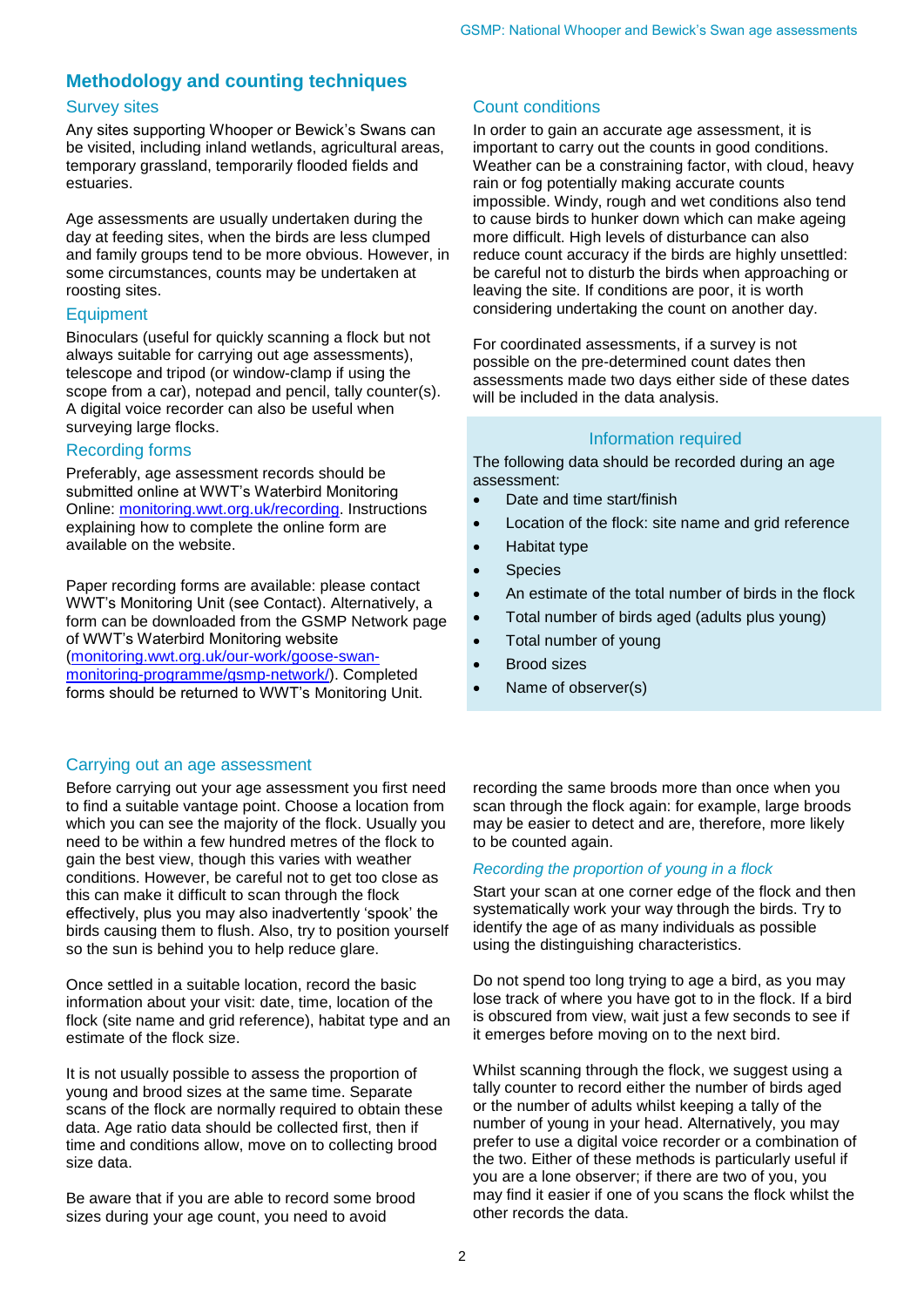#### *Recording brood sizes*

To undertake a count of brood sizes *i.e.* the number of young in a family unit you will first need to identify the individual families. Whilst some families may be obvious, you may need to watch other potential groups for a while to be certain that they are indeed a family.

The following behaviours will help you identify a family unit:

- Families tend to stick close together, with the cygnets following the adults around.
- Often a family acts as a unit, altering their behaviour at the same or similar time; for example, the family stops feeding and sits down or they all walk to a puddle to drink. Watching for such changes in behaviour may reveal families within a flock.

#### **Access and safety reminders**

Always ensure you have all the necessary permissions for access to sites. Please remember to carefully follow any subsequent instructions from the site owner.

Counters should not put themselves in a position that could place them, or others, in danger. Please take appropriate precautions if visiting remote sites. WWT does not take any responsibility or liability for any actions and subsequent consequences from the activities of counters.

- There are usually two adults accompanying a brood; although a brood can be recorded if only one adult is present.
- One of the adults may be 'on guard' (*i.e.* alert).
- Family units tend to defend territories as a group.

When watching a family, be aware that young birds may have wandered away from the rest of the group, particularly in the case of larger broods. You may need to watch a family for several minutes before you are certain that you have noted all the young birds. Once you are confident that you have identified a family unit, record the number of young in the brood.

It is important that brood sizes are recorded in a systematic way so that certain brood sizes are not over recorded *e.g.* it is more likely that you will detect large broods and miss the smaller ones.

#### **Useful references**

For further details about GSMP national goose & swan age assessments, please see the 'Breeding success' page on WWT's Waterbird Monitoring website: [monitoring.wwt.org.uk/our-work/goose-swan](http://monitoring.wwt.org.uk/our-work/goose-swan-monitoring-programme/breeding-success/)[monitoring-programme/breeding-success/](http://monitoring.wwt.org.uk/our-work/goose-swan-monitoring-programme/breeding-success/)

Gilbert, G, D.W. Gibbons & J. Evans. 1998. *Bird Monitoring Methods*. RSPB. Sandy.

Mullarney, K., L. Svensson, D. Zetterstrom & P.J. Grant. *Collins Bird Guide: the most complete field guide to the birds of Britain and Europe*. HarperCollins, London.

#### **Contact**

- Monitoring Unit, WWT Slimbridge, Gloucestershire GL2 7BT, UK
- E: [monitoring@wwt.org.uk](mailto:monitoring@wwt.org.uk)
- T: 01453 891272
- W: [monitoring.wwt.org.uk/](http://monitoring.wwt.org.uk/)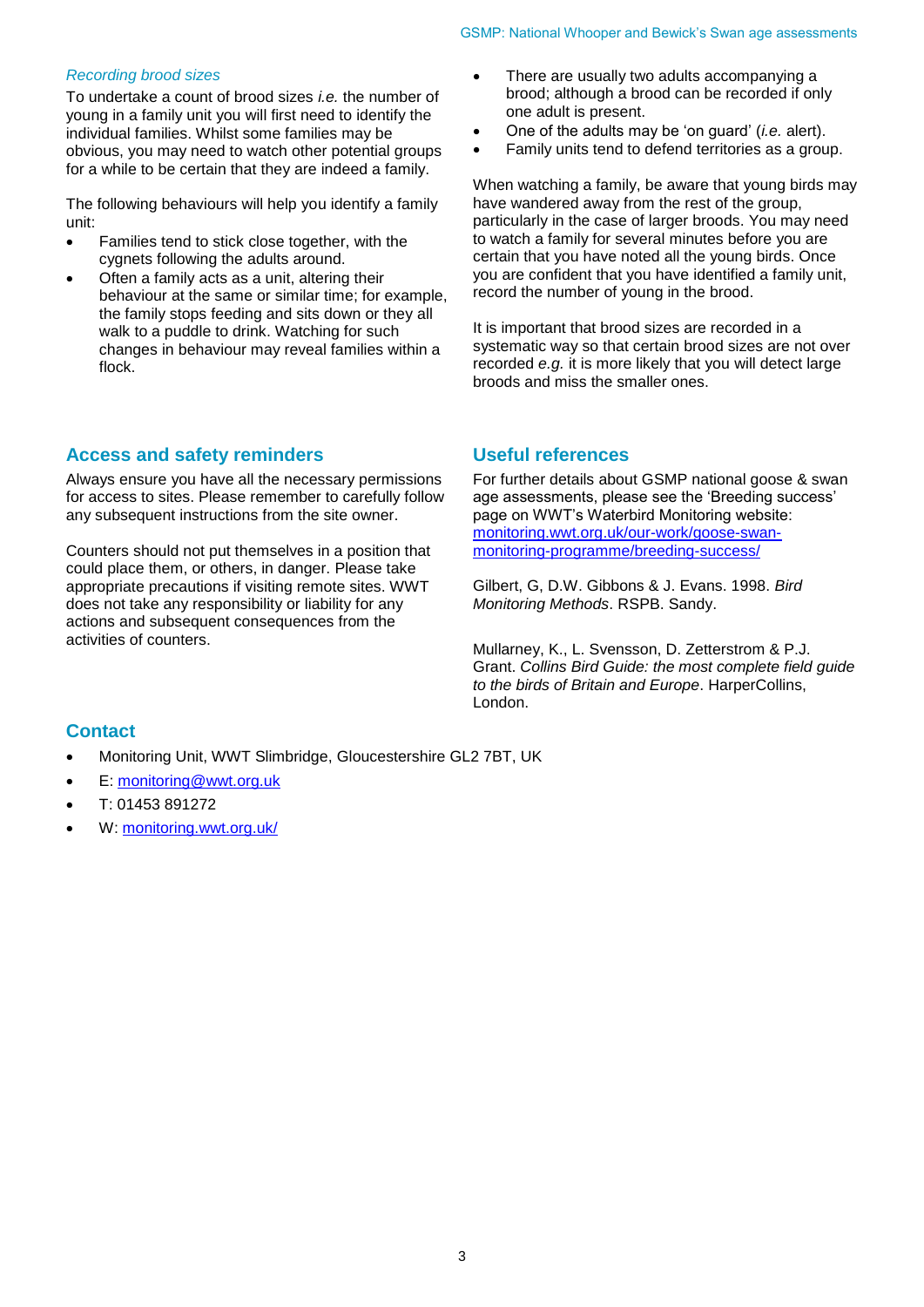#### **Ageing guide**

Cygnets (first-winter birds) of both Whooper and Bewick's Swan have grey plumage and pink or white bills, rather than yellow. First-winter birds will retain much of their grey plumage throughout the winter; however, the bills of some individuals may start to show yellow towards the end of the season.

In both species second-winter (yearling) individuals may retain juvenile plumage, particularly in Bewick's Swan. However, their bills will have changed to be yellow and black, though some Bewick's Swans may still show spots of pink. Second-winter birds should be classed as adults during an age assessment.

# **Bewick's Swan Bewick's Swan** Yellow and black bill White plumage **First-winter** White or pink, and black bill Grey plumage **Adult**

4

n © James Lees / WWT